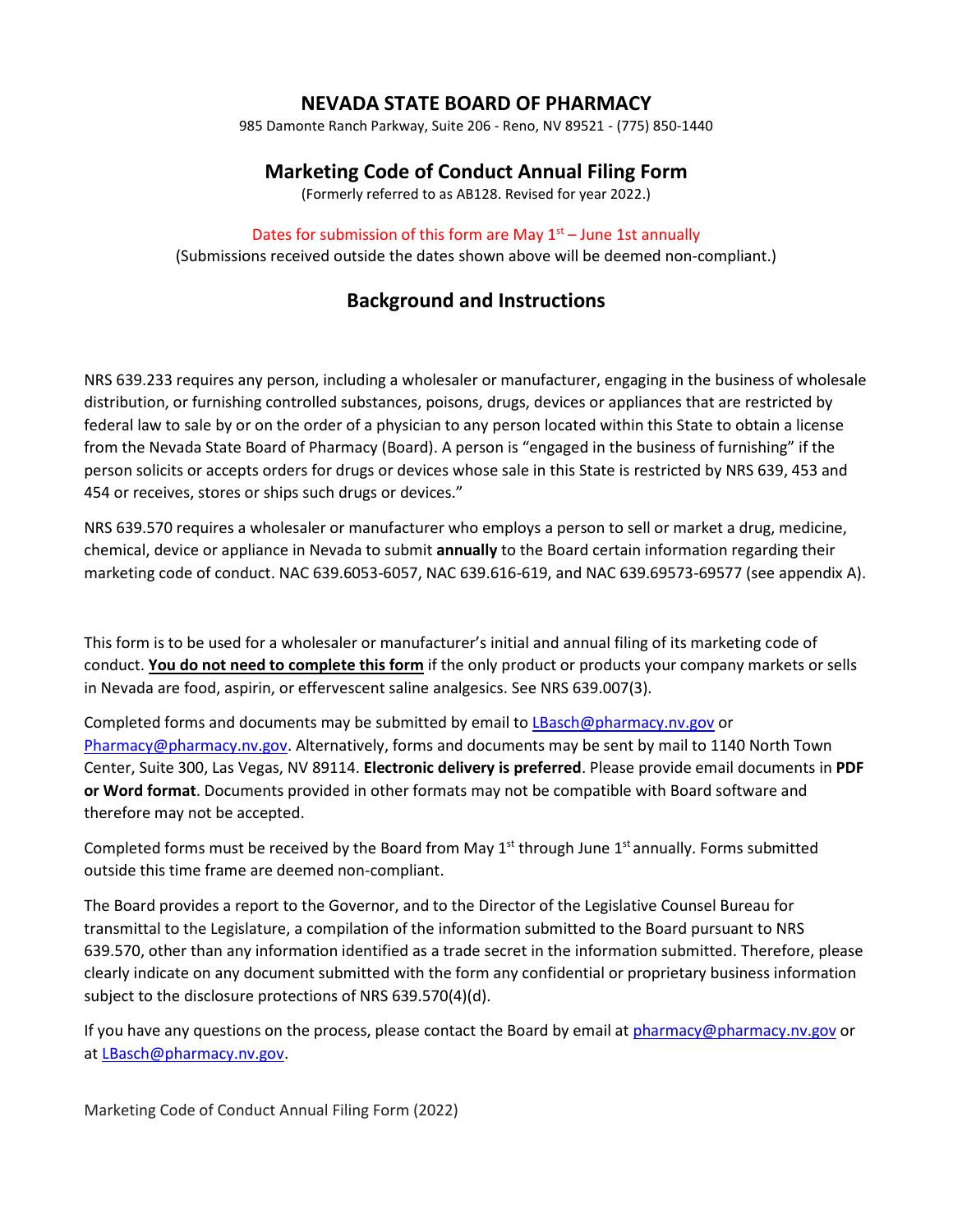## **NEVADA STATE BOARD OF PHARMACY**

985 Damonte Ranch Parkway, Suite 206 - Reno, NV 89521 - (775) 850-1440

## **Marketing Code of Conduct Annual Filing Form**

(Formerly referred to as AB128. Revised for year 2022.)

## Dates for submission of this form are May  $1<sup>st</sup>$  – June 1st annually

## (Submissions received outside the dates shown above will be deemed non-compliant.)

| <b>Section 1: General Information</b>                                                                                                                                                                                                               |  |  |  |  |  |
|-----------------------------------------------------------------------------------------------------------------------------------------------------------------------------------------------------------------------------------------------------|--|--|--|--|--|
|                                                                                                                                                                                                                                                     |  |  |  |  |  |
| License # issued by the Nevada State Board of Pharmacy (NRS 639.233):<br>□ Wholesaler WH __________________<br>□ Manufacturer _______________________<br>$\Box$ Not Applicable. The Business is not licensed by the Nevada State Board of Pharmacy. |  |  |  |  |  |
|                                                                                                                                                                                                                                                     |  |  |  |  |  |
|                                                                                                                                                                                                                                                     |  |  |  |  |  |
| Mailing Address (if different from physical address): ____________                                                                                                                                                                                  |  |  |  |  |  |
|                                                                                                                                                                                                                                                     |  |  |  |  |  |
|                                                                                                                                                                                                                                                     |  |  |  |  |  |
| <b>Section 2: Compliance Officer Information</b>                                                                                                                                                                                                    |  |  |  |  |  |
|                                                                                                                                                                                                                                                     |  |  |  |  |  |
|                                                                                                                                                                                                                                                     |  |  |  |  |  |
|                                                                                                                                                                                                                                                     |  |  |  |  |  |
|                                                                                                                                                                                                                                                     |  |  |  |  |  |
|                                                                                                                                                                                                                                                     |  |  |  |  |  |
| Section 3: Business Type (Check the company's business type.)                                                                                                                                                                                       |  |  |  |  |  |
| $\Box$<br>Wholesaler or Manufacturer who employs person to sell or market drug, medicine or chemical to Nevada<br>businesses or practitioners.                                                                                                      |  |  |  |  |  |

☐ Wholesaler or Manufacturer who employs person to sell or market device or appliance to Nevada businesses or practitioners.

#### **Section 4: Marketing Code of Conduct Annual Filing (Check which is applicable to the company.)**

- $\Box$  This is the company's first annual filing submittal, or the company did not submit an annual filing in the prior year.
- $\Box$  The company submitted a compliant annual filing last year and has made no changes to its marketing code of conduct since it was last submitted. The company's marketing code of conduct was last changed,  $\frac{1}{\sqrt{2\pi}}$ (mm/yy).

l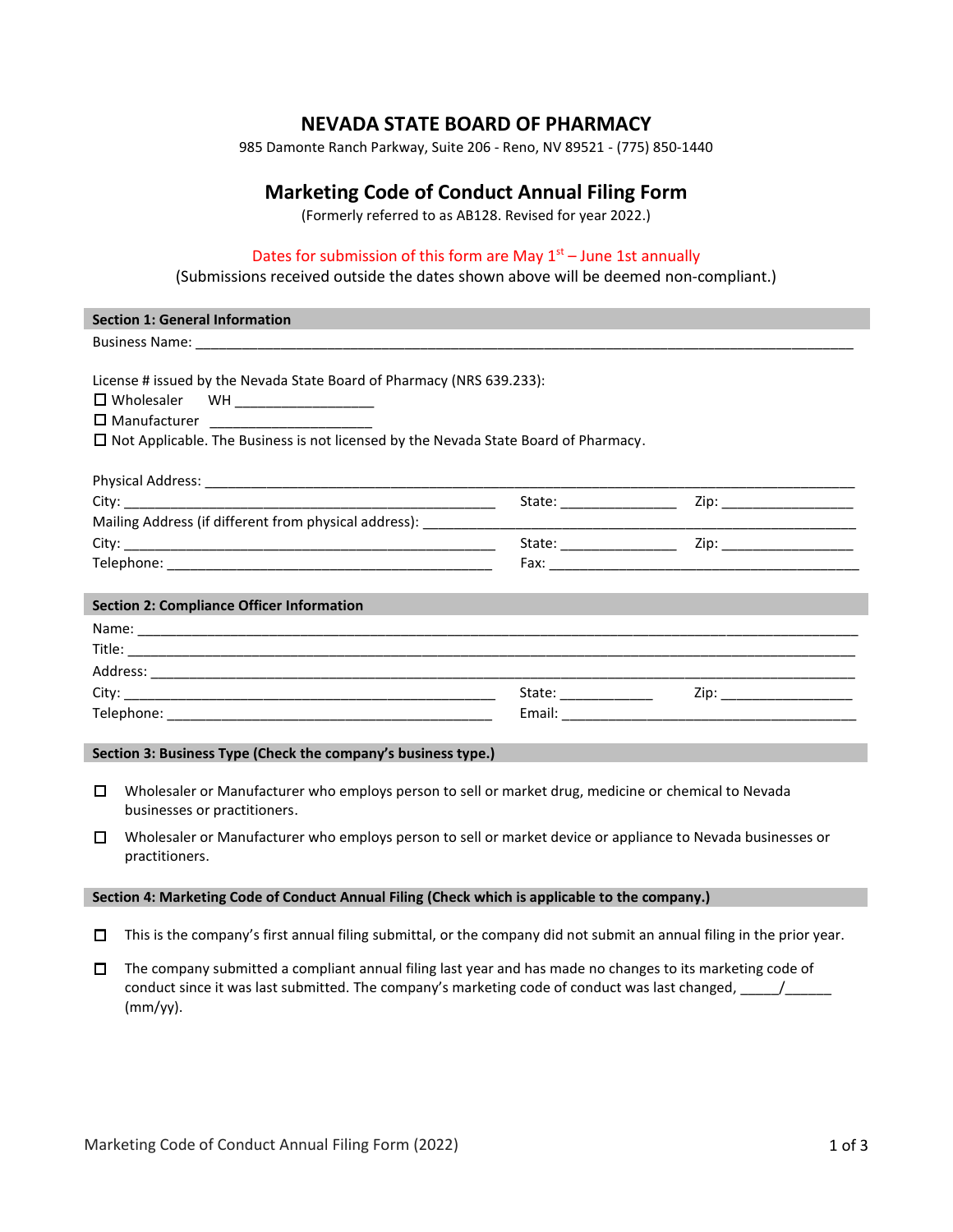#### **Section 5: Marketing Code of Conduct Model (Check which is applicable to the company.)**

☐ The company has adopted the most recent version of the *Code on Interactions with Healthcare Professionals* developed by the Pharmaceutical Research and Manufacturers of America (PhRMA).

## • **You may SKIP Sections 7 & 8.**

☐ The company has adopted the most recent version of the *Code of Ethics on Interactions with Health Care Professionals* developed by the Advanced Medical Technology Association (ADvaMed).

#### • **You may SKIP Sections 7 & 8.**

 $□$  The company has developed its own Marketing Code of Conduct Manual or has either a modified version or an older version of the PhRMA Code of Conduct. The company is a wholesaler or manufacturer who employs person to sell or market drug, medicine or chemical to Nevada businesses or practitioners.

• **You may SKIP Section 8.**

☐ The company has developed its own Marketing Code of Conduct Manual or has either a modified version or an older version of the ADvaMed Code of Conduct. The company is a wholesaler or manufacturer who employs person to sell or market device or appliance to Nevada businesses or practitioners.

• **You may SKIP Section 7.**

| Section 6: Answer the following questions by indicating "Yes" or "No". NRS 639.570(1). |                                                                                                                                                                                                                                                                                                                                                                                                                                                                                                                                                      |  | No. |
|----------------------------------------------------------------------------------------|------------------------------------------------------------------------------------------------------------------------------------------------------------------------------------------------------------------------------------------------------------------------------------------------------------------------------------------------------------------------------------------------------------------------------------------------------------------------------------------------------------------------------------------------------|--|-----|
| 1.                                                                                     | Has your company adopted a written marketing code of conduct which establishes the practices and<br>standards that govern the marketing and sale of its products? The marketing code of conduct must<br>be based on applicable legal standards and incorporate principles of health care, including, without<br>limitation, requirements that the activities of the wholesaler or manufacturer be intended to benefit<br>patients, enhance the practice of medicine and not interfere with the independent judgment of<br>health care professionals. |  |     |
| 2.                                                                                     | Has your company adopted a training program to provide regular training to appropriate employees,<br>including, without limitation, all sales and marketing staff, on the marketing code of conduct?                                                                                                                                                                                                                                                                                                                                                 |  |     |
| 3.                                                                                     | Does your company conduct annual audits to monitor compliance with the marketing code of<br>conduct?                                                                                                                                                                                                                                                                                                                                                                                                                                                 |  |     |
| 4.                                                                                     | Has your company adopted policies and procedures for investigating instances of noncompliance<br>with the marketing code of conduct, including, without limitation, the maintenance of effective lines<br>of communication for employees to report noncompliance, the investigation of reports of<br>noncompliance, the taking of corrective action in response to noncompliance and the reporting of<br>instances of noncompliance to law enforcement authorities in appropriate circumstances?                                                     |  |     |
| 5.                                                                                     | Has your company identified a compliance officer responsible for developing, operating, and<br>monitoring the marketing code of conduct?                                                                                                                                                                                                                                                                                                                                                                                                             |  |     |

**Section 7: For wholesalers and manufacturers who employs person to sell or market drugs, medicines, or chemicals, the following subjects must be addressed in the company's marketing code of conduct in order for the marketing code of conduct to be compliant. NAC 639.6053 and NAC 639.616. Please indicate the page number(s) within the marketing code of conduct submitted where the subject is addressed.**

| <b>Subject</b> |                                                              | Page Number(s) |
|----------------|--------------------------------------------------------------|----------------|
|                | The basis of interactions.                                   |                |
|                | Informational presentations by or on behalf of your company. |                |
| 3.             | Third-party educational or professional meetings.            |                |
| 4.             | The use of consultants.                                      |                |
| 5.             | Speaker training meetings.                                   |                |
| 6.             | Scholarship and educational funds.                           |                |
|                | Educational and practice-related items.                      |                |
| 8.             | Independence of decision making                              |                |
| 9.             | Adherence to the marketing code of conduct                   |                |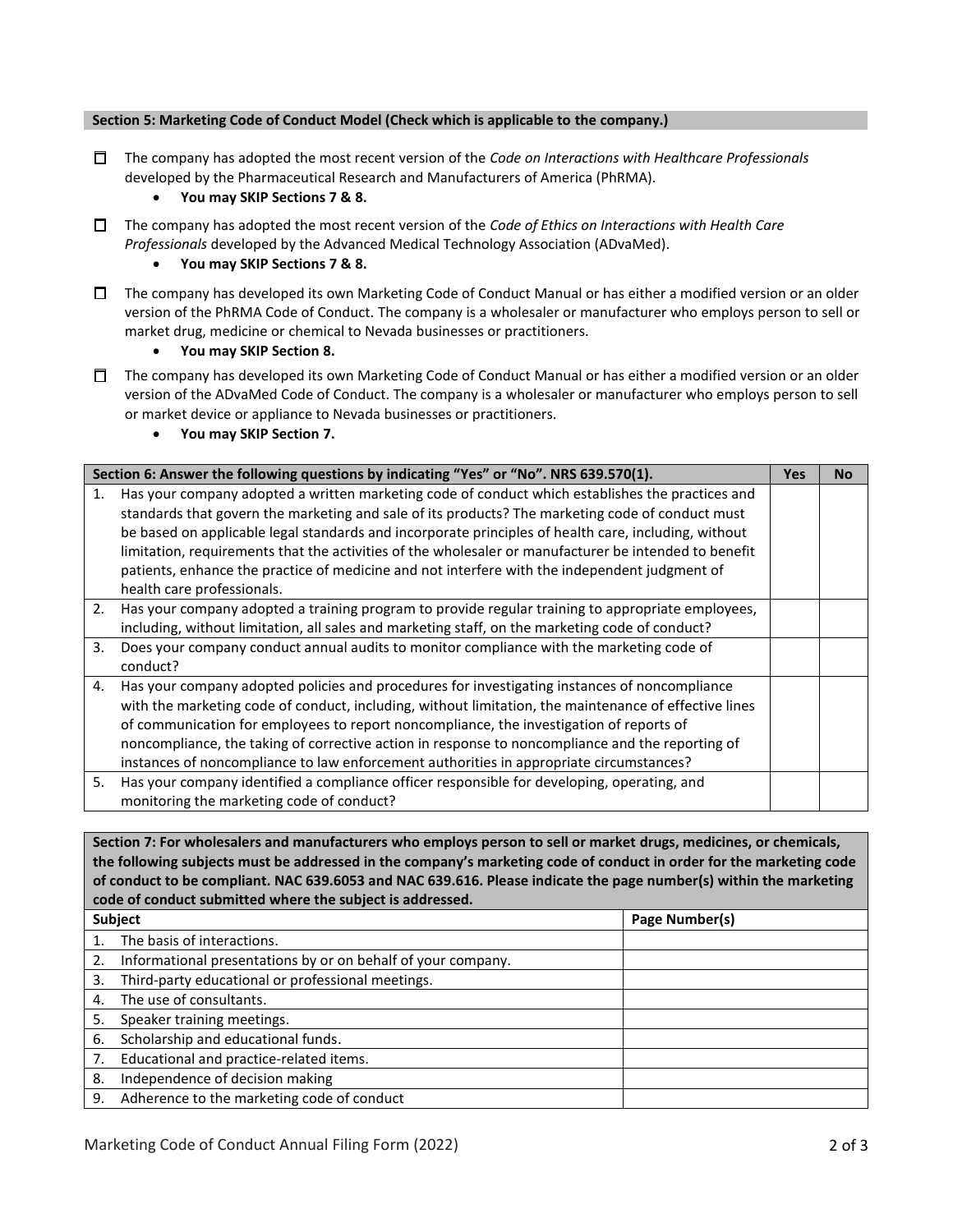| Section 8: For wholesalers and manufacturers who employs person to sell or market devices or appliances, the<br>following subjects must be addressed in the company's marketing code of conduct in order for the marketing code of<br>conduct to be compliant. NAC 639.617 and NAC 639.69573. Please indicate the page number(s) within the marketing<br>code of conduct submitted where the subject is addressed. |                                                        |                |  |
|--------------------------------------------------------------------------------------------------------------------------------------------------------------------------------------------------------------------------------------------------------------------------------------------------------------------------------------------------------------------------------------------------------------------|--------------------------------------------------------|----------------|--|
|                                                                                                                                                                                                                                                                                                                                                                                                                    | Subject                                                | Page Number(s) |  |
| 1.                                                                                                                                                                                                                                                                                                                                                                                                                 | Providing or sponsoring product training and education |                |  |
|                                                                                                                                                                                                                                                                                                                                                                                                                    | Supporting third-party educational conferences         |                |  |
| 3.                                                                                                                                                                                                                                                                                                                                                                                                                 | Sales and promotional meetings                         |                |  |
| 4.                                                                                                                                                                                                                                                                                                                                                                                                                 | Arrangements with consultants                          |                |  |
| 5.                                                                                                                                                                                                                                                                                                                                                                                                                 | Gifts                                                  |                |  |
| 6.                                                                                                                                                                                                                                                                                                                                                                                                                 | Providing reimbursement and other economic information |                |  |
|                                                                                                                                                                                                                                                                                                                                                                                                                    | Grants and other charitable donations                  |                |  |

#### **Section 9: Documents to be provided with this form when submitting your annual filing to the Board. Checklist:**

- $\Box$  Copy of your company's most current marketing code of conduct if the company has not adopted the most recent version of PhRMA or ADvaMed. NRS 639.570(1)(a)..
- $\Box$  Description of the company's marketing code of conduct training program for employees, sales, and marketing staff. NRS 639.570(1)(b), (2)(b).
- ☐ Description of your company's investigation policies addressing non-compliance with its marketing code of conduct. NRS 639.570(1)(d), (2)(c).

## **Section 10: Certification of annual audit and compliance with marketing code of conduct. NRS 639.570(2)(e).** By signing below, I certify that the annual audit to monitor compliance with the company's marketing code of conduct for the above-named company has been completed and the company is in compliance with the marketing code of conduct. NRS 639.570(2)(e).

\_\_\_\_\_\_\_\_\_\_\_\_\_\_\_\_\_\_\_\_\_\_\_\_\_\_\_\_\_\_\_\_\_\_\_\_\_\_\_\_\_\_\_\_\_\_\_\_\_\_\_\_\_\_\_\_\_\_\_\_\_\_\_\_\_\_\_\_\_\_\_\_\_\_\_\_\_\_\_\_\_\_\_\_\_\_\_\_\_\_\_\_\_\_\_\_\_\_

\_\_\_\_\_\_\_\_\_\_\_\_\_\_\_\_\_\_\_\_\_\_\_\_\_\_\_\_\_\_\_\_\_\_\_\_\_\_\_\_\_\_\_\_\_\_\_\_\_\_\_\_\_\_\_\_\_\_\_\_\_\_\_\_\_\_\_\_\_\_\_\_\_\_\_\_\_\_\_\_\_\_\_\_\_\_\_\_\_\_\_\_\_\_\_\_\_\_

Compliance Officer Printed Name

Compliance officer Signature (Electronic signature accepted) Date

\_\_\_\_\_\_\_\_\_\_\_\_\_\_\_\_\_\_\_\_\_\_\_\_\_\_\_\_\_\_\_\_\_\_\_\_\_\_\_\_\_\_\_\_\_\_\_\_\_\_\_\_\_\_\_\_\_\_\_\_\_\_\_\_\_\_\_ \_\_\_\_\_\_\_\_\_\_\_\_\_\_\_\_\_\_\_\_\_\_\_\_\_\_\_\_\_

Title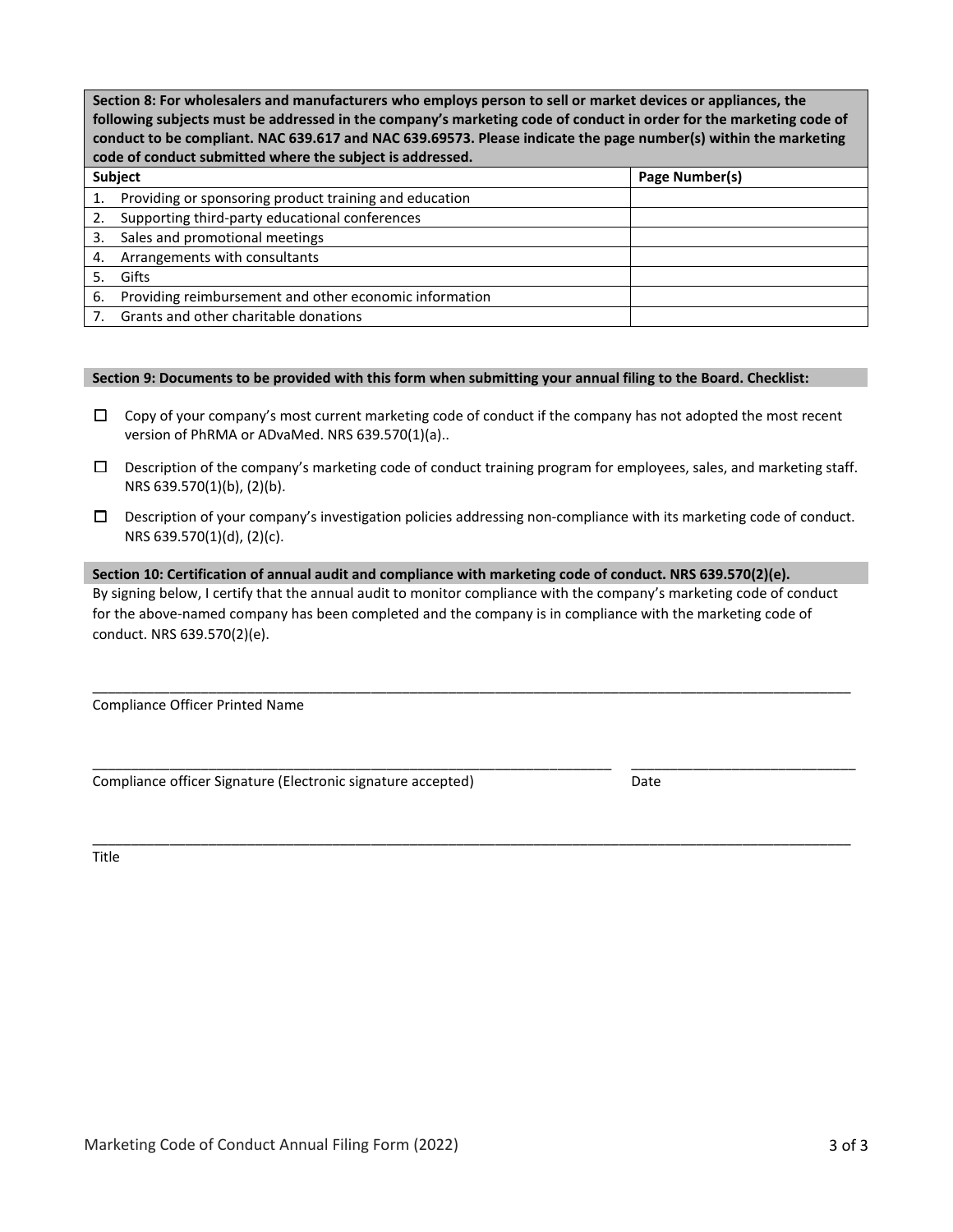# **Appendix A Marketing Code of Conduct NRS and NAC References**

(As of 10/01/2021)

**NRS 639.570 Duty of wholesalers or manufacturers who employ person to sell or market drug, medicine, chemical, device or appliance; submission of information annually to Board; Board to report certain information to Governor and Legislature; duties of Board.**

 1. A wholesaler or manufacturer who employs a person to sell or market a drug, medicine, chemical, device or appliance in this State shall:

 (a) Adopt a written marketing code of conduct which establishes the practices and standards that govern the marketing and sale of its products. The marketing code of conduct must be based on applicable legal standards and incorporate principles of health care, including, without limitation, requirements that the activities of the wholesaler or manufacturer be intended to benefit patients, enhance the practice of medicine and not interfere with the independent judgment of health care professionals. Adoption of the most recent version of the Code on Interactions with Healthcare Professionals developed by the Pharmaceutical Research and Manufacturers of America satisfies the requirements of this paragraph.

 (b) Adopt a training program to provide regular training to appropriate employees, including, without limitation, all sales and marketing staff, on the marketing code of conduct.

(c) Conduct annual audits to monitor compliance with the marketing code of conduct.

 (d) Adopt policies and procedures for investigating instances of noncompliance with the marketing code of conduct, including, without limitation, the maintenance of effective lines of communication for employees to report noncompliance, the investigation of reports of noncompliance, the taking of corrective action in response to noncompliance and the reporting of instances of noncompliance to law enforcement authorities in appropriate circumstances.

 (e) Identify a compliance officer responsible for developing, operating and monitoring the marketing code of conduct.

 2. A wholesaler or manufacturer who employs a person to sell or market a drug, medicine, chemical, device or appliance in this State shall submit to the Board annually:

(a) A copy of its marketing code of conduct;

- (b) A description of its training program;
- (c) A description of its investigation policies;
- (d) The name, title, address, telephone number and electronic mail address of its compliance officer; and

(e) Certification that it has conducted its annual audit and is in compliance with its marketing code of conduct.

 3. On or before January 15 of each odd-numbered year, the Board shall prepare and submit to the Governor, and to the Director of the Legislative Counsel Bureau for transmittal to the Legislature, a compilation of the information submitted to the Board pursuant to this section, other than any information identified as a trade secret in the information submitted to the Board.

4. The Board:

 (a) Shall adopt regulations providing for the time of the submission and the form of the information required pursuant to this section and defining "compliance" for the purposes of this section.

(b) May not require the disclosure of the results of an audit conducted pursuant to this section.

 (c) Shall post on its Internet website information concerning the compliance of all wholesalers and manufacturers with the requirements of this section.

 (d) Shall not disclose any proprietary or confidential business information that it receives pursuant to this section.

(Added to NRS by [2007, 1791\)](https://www.leg.state.nv.us/Statutes/74th/Stats200715.html#Stats200715page1791)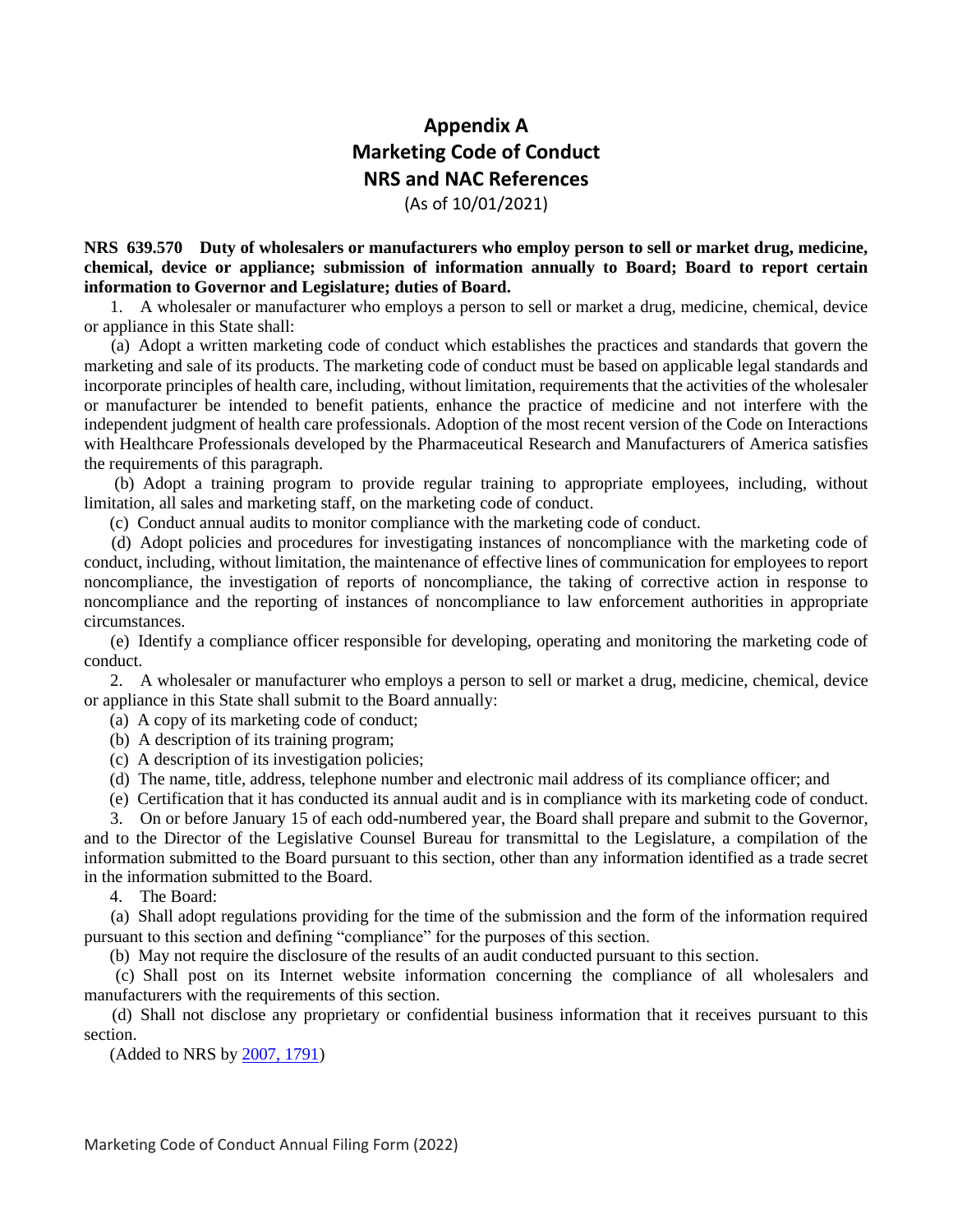## **NRS 639.233 License required.**

 1. Any person, including a wholesaler or manufacturer, who engages in the business of wholesale distribution or furnishing controlled substances, poisons, drugs, devices or appliances that are restricted by federal law to sale by or on the order of a physician to any person located within this State shall obtain a license pursuant to the provisions of this chapter.

2. For the purpose of this section, a person is "engaged in the business of furnishing" if the person:

 (a) Solicits or accepts orders for drugs or devices whose sale in this State is restricted by this chapter or [chapter](https://www.leg.state.nv.us/NRS/NRS-453.html#NRS453)  [453](https://www.leg.state.nv.us/NRS/NRS-453.html#NRS453) or [454](https://www.leg.state.nv.us/NRS/NRS-454.html#NRS454) of NRS; or

(b) Receives, stores or ships such drugs or devices.

(Added to NRS by [1967, 1657;](https://www.leg.state.nv.us/Statutes/54th/Stats196709.html#Stats196709page1657) A [1971, 2041;](https://www.leg.state.nv.us/Statutes/56th/Stats197110.html#Stats197110page2041) [1973, 780;](https://www.leg.state.nv.us/Statutes/57th/Stats197304.html#Stats197304page780) [1979, 1693;](https://www.leg.state.nv.us/Statutes/60th/Stats197909.html#Stats197909page1693) [1991, 1160;](https://www.leg.state.nv.us/Statutes/66th/Stats199106.html#Stats199106page1160) [1993, 1222;](https://www.leg.state.nv.us/Statutes/67th/Stats199306.html#Stats199306page1222) [2003, 2288\)](https://www.leg.state.nv.us/Statutes/72nd/Stats200318.html#Stats200318page2288)

**NRS 639.007 "Drug" and "medicine" defined.** "Drug" and "medicine" mean:

 1. Articles recognized in the official United States Pharmacopoeia, the official Homeopathic Pharmacopoeia of the United States, or official National Formulary, or any supplement to any of them;

 2. Articles and devices intended for use in the diagnosis, cure, mitigation, treatment or prevention of disease in humans or other animals;

 3. Articles, other than food, aspirin and effervescent saline analgesics, intended to affect the structure or any function of the body of humans or other animals;

4. Articles intended for use as a component of any article specified in subsection 1, 2 or 3; and

5. Any controlled substance.

(Added to NRS by [1967, 1651;](https://www.leg.state.nv.us/Statutes/54th/Stats196709.html#Stats196709page1651) A [1971, 2039;](https://www.leg.state.nv.us/Statutes/56th/Stats197110.html#Stats197110page2039) [1983, 1505;](https://www.leg.state.nv.us/Statutes/62nd/Stats198307.html#Stats198307page1505) [1987, 1566\)](https://www.leg.state.nv.us/Statutes/64th/Stats198707.html#Stats198707page1566)

**NAC 639.6053 Wholesaler who employs person to sell or market drug, medicine or chemical: Annual submission of certain information to Board; review and contents of marketing code of conduct; exemption. (**[NRS 639.070](https://www.leg.state.nv.us/NRS/NRS-639.html#NRS639Sec070)**,** [639.570](https://www.leg.state.nv.us/NRS/NRS-639.html#NRS639Sec570)**)**

 1. Except as otherwise provided in subsections 2 and 6, on or before June 1 of each year, a wholesaler who employs a person to sell or market a drug, medicine or chemical in this State shall submit to the Board the information required pursuant to subsection 2 of [NRS 639.570.](https://www.leg.state.nv.us/NRS/NRS-639.html#NRS639Sec570)

 2. If a wholesaler described in subsection 1 uses, without modification, the *Code on Interactions with Healthcare Professionals*, as adopted by reference in [NAC 639.060,](https://www.leg.state.nv.us/NAC/NAC-639.html#NAC639Sec060) as its marketing code of conduct, the wholesaler may indicate this on its submittal in lieu of submitting a copy of its marketing code of conduct.

3. If a wholesaler described in subsection 1:

(a) Develops its own marketing code of conduct; or

 (b) Uses a modified version of the *Code on Interactions with Healthcare Professionals*, as adopted by reference in [NAC 639.060,](https://www.leg.state.nv.us/NAC/NAC-639.html#NAC639Sec060) as its marketing code of conduct,

 $\rightarrow$  the staff of the Board shall review the marketing code of conduct to ensure that it addresses the subjects listed in subsection 4.

4. A marketing code of conduct submitted pursuant to this section and subsection 2 of [NRS 639.570](https://www.leg.state.nv.us/NRS/NRS-639.html#NRS639Sec570) must address the following subjects:

- (a) The basis of interactions;
- (b) Informational presentations by or on behalf of a wholesaler;
- (c) Third-party educational or professional meetings;
- (d) The use of consultants;
- (e) Speaker training meetings;
- (f) Scholarships and educational funds;
- (g) Educational and practice-related items;
- (h) Independence of decision making; and
- (i) Adherence to the marketing code of conduct.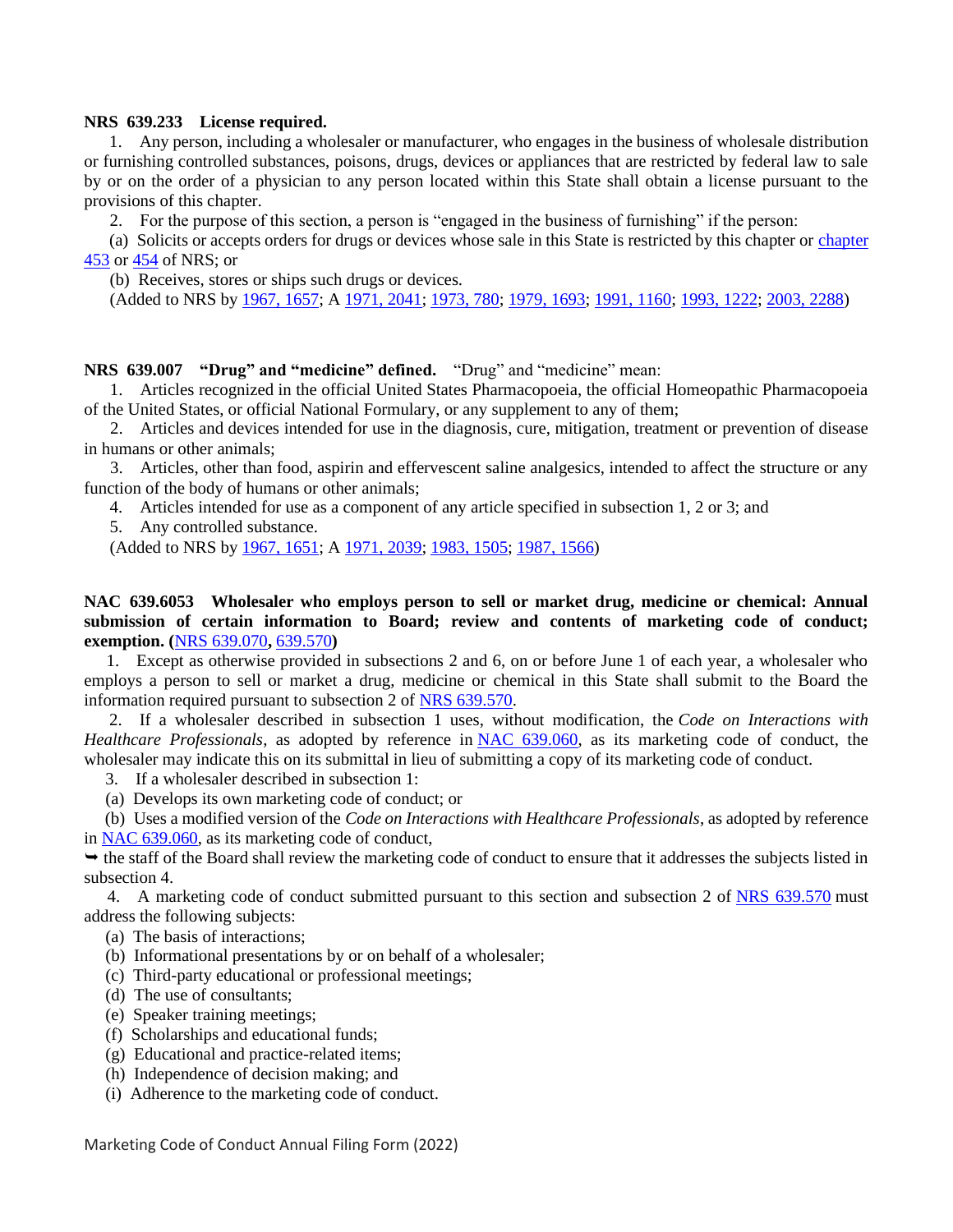5. If the staff of the Board determines that a marketing code of conduct submitted by a wholesaler described in subsection 1 does not address each of the subjects set forth in subsection 4, the marketing code of conduct shall be deemed incomplete and noncompliant with the provisions of this section and subsection 2 of [NRS 639.570.](https://www.leg.state.nv.us/NRS/NRS-639.html#NRS639Sec570)

 6. The provisions of this section do not apply to a wholesaler whose sole function is to distribute prescription drugs to pharmacies if the wholesaler and the pharmacy to which the prescription drugs are distributed are wholly owned by a common owner.

(Added to NAC by Bd. of Pharmacy by R122-07, eff. 1-30-2008)

## **NAC 639.6055 Submission of certain information regarding sales and marketing staff: Submission of form after initial submittal; method of submission. (**[NRS 639.070](https://www.leg.state.nv.us/NRS/NRS-639.html#NRS639Sec070)**,** [639.570](https://www.leg.state.nv.us/NRS/NRS-639.html#NRS639Sec570)**)**

 1. If a wholesaler has submitted to the Board the information required pursuant to [NAC 639.6053](https://www.leg.state.nv.us/NAC/NAC-639.html#NAC639Sec6053) at least once, the wholesaler may subsequently submit to the Board, on a form provided by the Board, the information that has remained the same and the information that has changed from the date of the previous submission, in lieu of submitting the information required annually pursuant to [NAC 639.6053.](https://www.leg.state.nv.us/NAC/NAC-639.html#NAC639Sec6053)

2. The submission of information to the Board pursuant to this section and [NAC 639.6053](https://www.leg.state.nv.us/NAC/NAC-639.html#NAC639Sec6053) may be made by:

(a) Mail or personal delivery of a printed copy of the information required;

(b) Electronic mail to the Board at the electronic mail address **pharmacy@pharmacy.nv.gov**; or

 (c) Such other technological means as the Board may develop, including, without limitation, through the use of the Internet website of the Board.

(Added to NAC by Bd. of Pharmacy by R122-07, eff. 1-30-2008)

## **NAC 639.6057 Submission of certain information regarding sales and marketing staff: Incomplete, improperly completed or noncompliant submittal; correction of deficiencies. (**[NRS 639.070](https://www.leg.state.nv.us/NRS/NRS-639.html#NRS639Sec070)**,** [639.570](https://www.leg.state.nv.us/NRS/NRS-639.html#NRS639Sec570)**)**

1. The Board will refuse a submittal of information from a wholesaler pursuant to NAC [639.6053](https://www.leg.state.nv.us/NAC/NAC-639.html#NAC639Sec6053) or [639.6055](https://www.leg.state.nv.us/NAC/NAC-639.html#NAC639Sec6055) if the submittal is incomplete. The Board will treat such an incomplete submittal as noncompliant for the purposes of [NRS 639.570.](https://www.leg.state.nv.us/NRS/NRS-639.html#NRS639Sec570)

2. If the staff of the Board determines that a submittal of information pursuant to [NAC 639.6053](https://www.leg.state.nv.us/NAC/NAC-639.html#NAC639Sec6053) or [639.6055](https://www.leg.state.nv.us/NAC/NAC-639.html#NAC639Sec6055) is incomplete, improperly completed or noncompliant, the staff shall, as soon as practicable, notify the wholesaler who submitted the information that the submittal is incomplete, improperly completed or noncompliant and provide the wholesaler with instructions for correcting the deficiencies in the submittal. The Board may retain an incomplete, improperly completed or noncompliant submittal or return the submittal to the wholesaler.

 3. If the staff of the Board provides notice of an incomplete, improperly completed or noncompliant submittal to a wholesaler pursuant to this section, the wholesaler must comply with the instructions for correcting the deficiencies in the submittal within 120 days after the receipt of the instructions. Within the 120-day period, the wholesaler may request a meeting with the staff of the Board to discuss the deficiencies in its submittal. If the wholesaler corrects the deficiencies in its submittal within the 120-day period, the Board will accept and file the submittal.

(Added to NAC by Bd. of Pharmacy by R122-07, eff. 1-30-2008)

## **NAC 639.616 Manufacturer who employs person to sell or market drug, medicine or chemical: Annual submission of certain information to Board; review and contents of marketing code of conduct. (**[NRS](https://www.leg.state.nv.us/NRS/NRS-639.html#NRS639Sec070)  [639.070](https://www.leg.state.nv.us/NRS/NRS-639.html#NRS639Sec070)**,** [639.570](https://www.leg.state.nv.us/NRS/NRS-639.html#NRS639Sec570)**)**

 1. Except as otherwise provided in subsection 2, on or before June 1 of each year, a manufacturer who employs a person to sell or market a drug, medicine or chemical in this State shall submit to the Board the information required pursuant to subsection 2 of [NRS 639.570.](https://www.leg.state.nv.us/NRS/NRS-639.html#NRS639Sec570)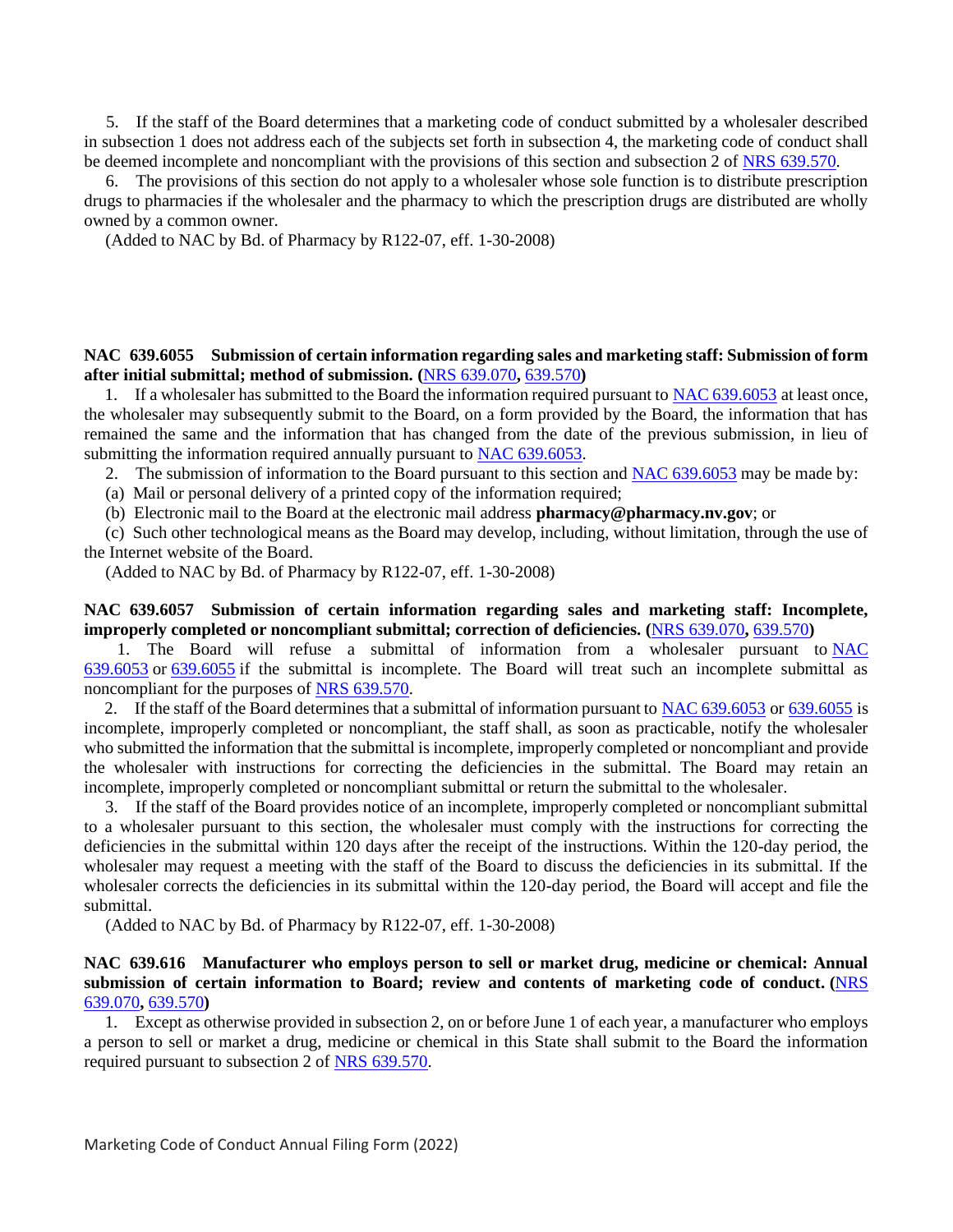2. If a manufacturer described in subsection 1 uses, without modification, the *Code on Interactions with Healthcare Professionals*, as adopted by reference in [NAC 639.060,](https://www.leg.state.nv.us/NAC/NAC-639.html#NAC639Sec060) as its marketing code of conduct, the manufacturer may indicate this on its submittal in lieu of submitting a copy of its marketing code of conduct.

3. If a manufacturer described in subsection 1:

(a) Develops its own marketing code of conduct; or

 (b) Uses a modified version of the *Code on Interactions with Healthcare Professionals*, as adopted by reference in [NAC 639.060,](https://www.leg.state.nv.us/NAC/NAC-639.html#NAC639Sec060) as its marketing code of conduct,

 the staff of the Board shall review the marketing code of conduct to ensure that it addresses the subjects listed in subsection 4.

4. A marketing code of conduct submitted pursuant to this section and subsection 2 of [NRS 639.570](https://www.leg.state.nv.us/NRS/NRS-639.html#NRS639Sec570) must address the following subjects:

(a) The basis of interactions;

- (b) Informational presentations by or on behalf of a manufacturer;
- (c) Third-party educational or professional meetings;
- (d) The use of consultants;
- (e) Speaker training meetings;
- (f) Scholarships and educational funds;
- (g) Educational and practice-related items;
- (h) Independence of decision making; and
- (i) Adherence to the marketing code of conduct.

 5. If the staff of the Board determines that a marketing code of conduct submitted by a manufacturer does not address each of the subjects set forth in subsection 4, the marketing code of conduct shall be deemed incomplete and noncompliant with the provisions of this section and subsection 2 of [NRS 639.570.](https://www.leg.state.nv.us/NRS/NRS-639.html#NRS639Sec570)

(Added to NAC by Bd. of Pharmacy by R122-07, eff. 1-30-2008)

## **NAC 639.617 Manufacturer who employs person to sell or market device or appliance: Annual submission of certain information to Board; review and contents of marketing code of conduct. (**[NRS 639.070](https://www.leg.state.nv.us/NRS/NRS-639.html#NRS639Sec070)**,** [639.570](https://www.leg.state.nv.us/NRS/NRS-639.html#NRS639Sec570)**)**

 1. Except as otherwise provided in subsection 2, on or before June 1 of each year, a manufacturer who employs a person to sell or market a device or appliance in this State shall submit to the Board the information required pursuant to subsection 2 of [NRS 639.570.](https://www.leg.state.nv.us/NRS/NRS-639.html#NRS639Sec570)

 2. If a manufacturer described in subsection 1 uses, without modification, the *Code of Ethics on Interactions*  with Health Care Professionals, as adopted by reference in **NAC 639.060**, as its marketing code of conduct, the manufacturer may indicate this on its submittal in lieu of submitting a copy of its marketing code of conduct.

- 3. If a manufacturer described in subsection 1:
- (a) Develops its own marketing code of conduct; or

 (b) Uses a modified version of the *Code of Ethics on Interactions with Health Care Professionals*, as adopted by reference in [NAC 639.060,](https://www.leg.state.nv.us/NAC/NAC-639.html#NAC639Sec060) as its marketing code of conduct,

 the staff of the Board shall review the marketing code of conduct to ensure that it addresses the subjects listed in subsection 4.

4. A marketing code of conduct submitted by a manufacturer pursuant to this section and subsection 2 of NRS [639.570](https://www.leg.state.nv.us/NRS/NRS-639.html#NRS639Sec570) must address the following subjects:

- (a) Providing or sponsoring product training and education;
- (b) Supporting third-party educational conferences;
- (c) Sales and promotional meetings;
- (d) Arrangements with consultants;
- (e) Gifts;
- (f) Providing reimbursement and other economic information; and
- (g) Grants and other charitable donations.

 5. If the staff of the Board determines that a marketing code of conduct submitted by a manufacturer does not address each of the subjects set forth in subsection 4, the marketing code of conduct shall be deemed incomplete and noncompliant with the provisions of this section and subsection 2 of [NRS 639.570.](https://www.leg.state.nv.us/NRS/NRS-639.html#NRS639Sec570)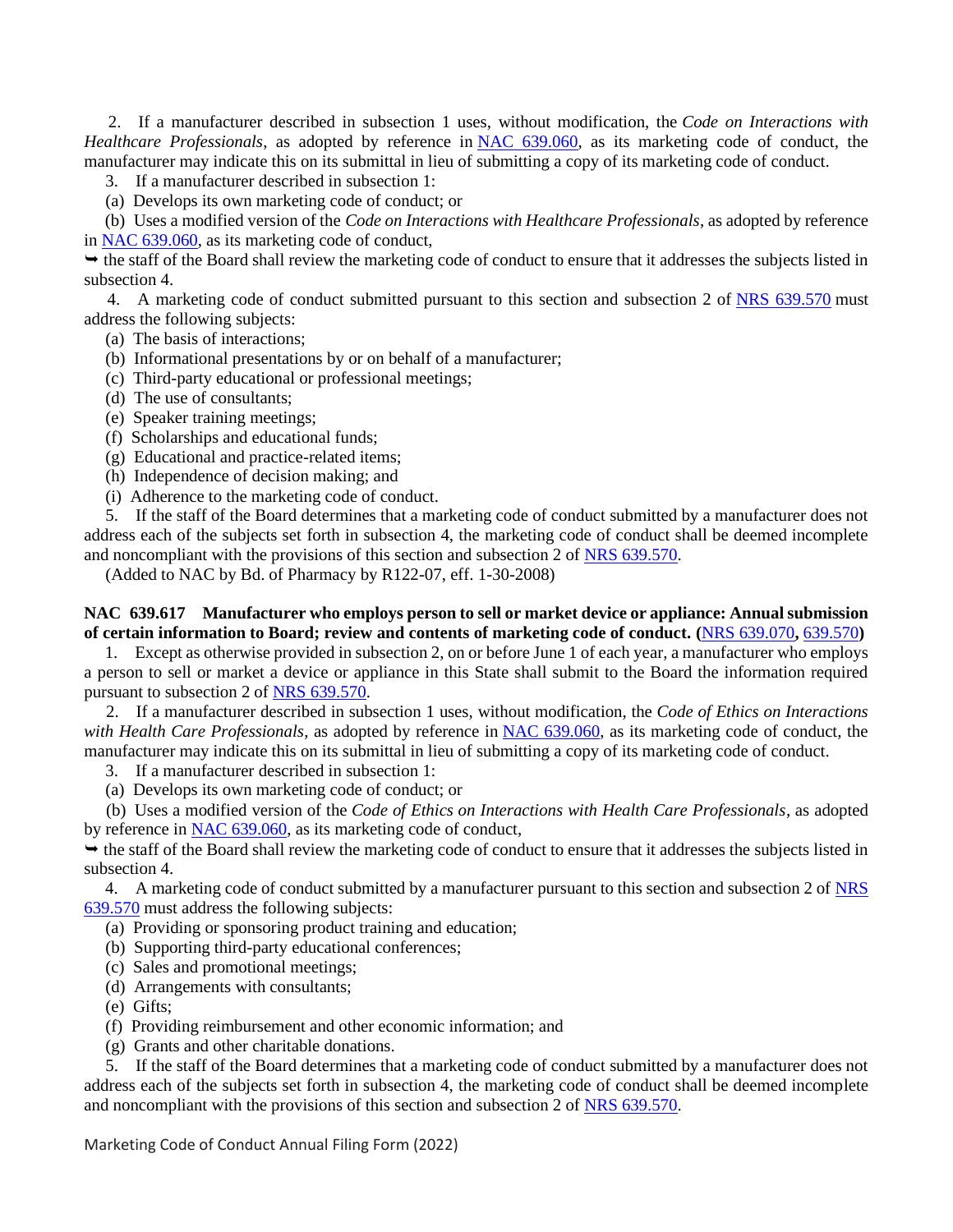(Added to NAC by Bd. of Pharmacy by R122-07, eff. 1-30-2008)

## **NAC 639.618 Submission of certain information regarding sales and marketing staff: Submission of form after initial submittal; method of submission. (**[NRS 639.070](https://www.leg.state.nv.us/NRS/NRS-639.html#NRS639Sec070)**,** [639.570](https://www.leg.state.nv.us/NRS/NRS-639.html#NRS639Sec570)**)**

 1. If a manufacturer has submitted to the Board the information required pursuant to [NAC](https://www.leg.state.nv.us/NAC/NAC-639.html#NAC639Sec616)  [639.616](https://www.leg.state.nv.us/NAC/NAC-639.html#NAC639Sec616) or [639.617](https://www.leg.state.nv.us/NAC/NAC-639.html#NAC639Sec617) at least once, the manufacturer may subsequently submit to the Board, on a form provided by the Board, the information that has remained the same and the information that has changed from the date of the previous submission, in lieu of submitting the information required annually pursuant to [NAC 639.616](https://www.leg.state.nv.us/NAC/NAC-639.html#NAC639Sec616) or [639.617,](https://www.leg.state.nv.us/NAC/NAC-639.html#NAC639Sec617) as applicable.

2. The submission of information to the Board pursuant to this section and [NAC 639.616](https://www.leg.state.nv.us/NAC/NAC-639.html#NAC639Sec616) and [639.617](https://www.leg.state.nv.us/NAC/NAC-639.html#NAC639Sec617) may be made by:

(a) Mail or personal delivery of a printed copy of the information required;

(b) Electronic mail to the Board at the electronic mail address **pharmacy@pharmacy.nv.gov**; or

 (c) Such other technological means as the Board may develop, including, without limitation, through the use of the Internet website of the Board.

(Added to NAC by Bd. of Pharmacy by R122-07, eff. 1-30-2008)

**NAC 639.619 Submission of certain information regarding sales and marketing staff: Incomplete, improperly completed or noncompliant submittal; correction of deficiencies. (**[NRS 639.070](https://www.leg.state.nv.us/NRS/NRS-639.html#NRS639Sec070)**,** [639.570](https://www.leg.state.nv.us/NRS/NRS-639.html#NRS639Sec570)**)**

 1. The Board will refuse a submittal of information from a manufacturer pursuant to [NAC](https://www.leg.state.nv.us/NAC/NAC-639.html#NAC639Sec616)  [639.616,](https://www.leg.state.nv.us/NAC/NAC-639.html#NAC639Sec616) [639.617](https://www.leg.state.nv.us/NAC/NAC-639.html#NAC639Sec617) or [639.618](https://www.leg.state.nv.us/NAC/NAC-639.html#NAC639Sec618) if the submittal is incomplete. The Board will treat such an incomplete submittal as noncompliant for the purposes of [NRS 639.570.](https://www.leg.state.nv.us/NRS/NRS-639.html#NRS639Sec570)

 2. If the staff of the Board determines that a submittal of information pursuant to [NAC](https://www.leg.state.nv.us/NAC/NAC-639.html#NAC639Sec616)  [639.616,](https://www.leg.state.nv.us/NAC/NAC-639.html#NAC639Sec616) [639.617](https://www.leg.state.nv.us/NAC/NAC-639.html#NAC639Sec617) or [639.618](https://www.leg.state.nv.us/NAC/NAC-639.html#NAC639Sec618) is incomplete, improperly completed or noncompliant, the staff shall, as soon as practicable, notify the manufacturer who submitted the information that the submittal is incomplete, improperly completed or noncompliant and provide the manufacturer with instructions for correcting the deficiencies in the submittal. The Board may retain an incomplete, improperly completed or noncompliant submittal or return the submittal to the manufacturer.

 3. If the staff of the Board provides notice of an incomplete, improperly completed or noncompliant submittal to a manufacturer pursuant to this section, the manufacturer must comply with the instructions for correcting the deficiencies in the submittal within 120 days after the receipt of the instructions. Within the 120-day period, the manufacturer may request a meeting with the staff of the Board to discuss the deficiencies in its submittal. If the manufacturer corrects the deficiencies in its submittal within the 120-day period, the Board will accept and file the submittal.

(Added to NAC by Bd. of Pharmacy by R122-07, eff. 1-30-2008)

## **NAC 639.69573 Wholesaler who employs person to sell or market device or appliance: Annual submission of certain information to Board; review and contents of marketing code of conduct. (**[NRS 639.070](https://www.leg.state.nv.us/NRS/NRS-639.html#NRS639Sec070)**,** [639.570](https://www.leg.state.nv.us/NRS/NRS-639.html#NRS639Sec570)**)**

 1. Except as otherwise provided in subsection 2, on or before June 1 of each year, a medical products wholesaler who employs a person to sell or market a device or appliance in this State shall submit to the Board the information required pursuant to subsection 2 of [NRS 639.570.](https://www.leg.state.nv.us/NRS/NRS-639.html#NRS639Sec570)

 2. If a medical products wholesaler who employs a person to sell or market a device or appliance in this State uses, without modification, the *Code of Ethics on Interactions with Health Care Professionals*, as adopted by reference in [NAC 639.060,](https://www.leg.state.nv.us/NAC/NAC-639.html#NAC639Sec060) as its marketing code of conduct, the medical products wholesaler may indicate this on its submittal in lieu of submitting a copy of its marketing code of conduct.

3. If a medical products wholesaler:

(a) Develops its own marketing code of conduct; or

 (b) Uses a modified version of the *Code of Ethics on Interactions with Health Care Professionals*, as adopted by reference in [NAC 639.060,](https://www.leg.state.nv.us/NAC/NAC-639.html#NAC639Sec060) as its marketing code of conduct,

 the staff of the Board shall review the marketing code of conduct to ensure that it addresses the subjects listed in subsection 4.